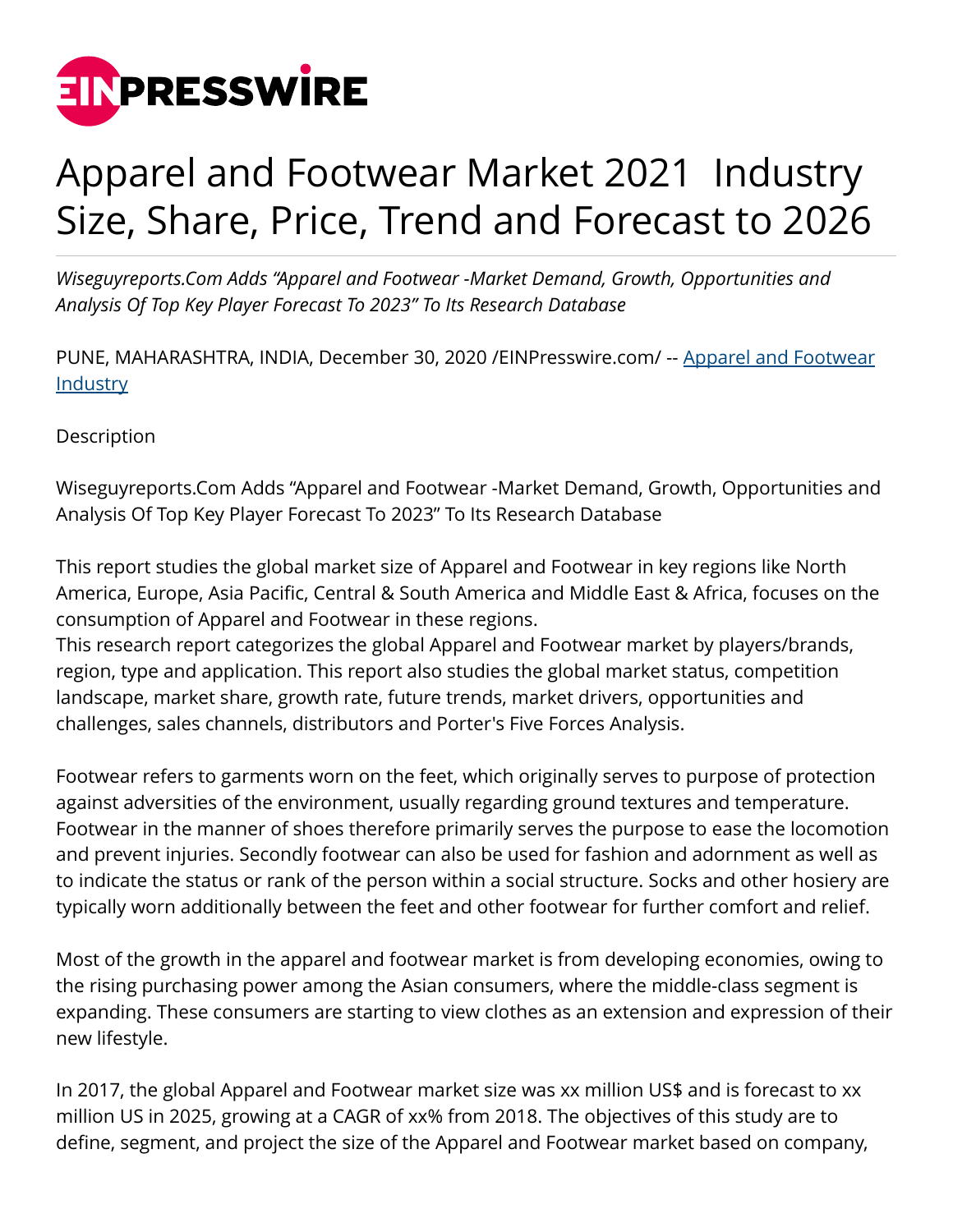product type, application and key regions.

The various contributors involved in the value chain of Apparel and Footwear include manufacturers, suppliers, distributors, intermediaries, and customers. The key manufacturers in the Apparel and Footwear include Nike Adidas H&M Bestseller Aditya Birla Group Shimamura Kering LVMH **Hermes** Burberry Uniqlo

Request for Sample Report @ [https://www.wiseguyreports.com/sample-request/3412378-global](https://www.wiseguyreports.com/sample-request/3412378-global-apparel-and-footwear-market-insights-forecast-to-2025)[apparel-and-footwear-market-insights-forecast-to-2025](https://www.wiseguyreports.com/sample-request/3412378-global-apparel-and-footwear-market-insights-forecast-to-2025)

Market Size Split by Type Apparel Footwear

Market Size Split by Application Men Women Kids

Market size split by Region North America United States Canada Mexico Asia-Pacific China India ...

The study objectives of this report are:

To study and analyze the global Apparel and Footwear market size (value & volume) by company, key regions/countries, products and application, history data from 2013 to 2017, and forecast to 2025.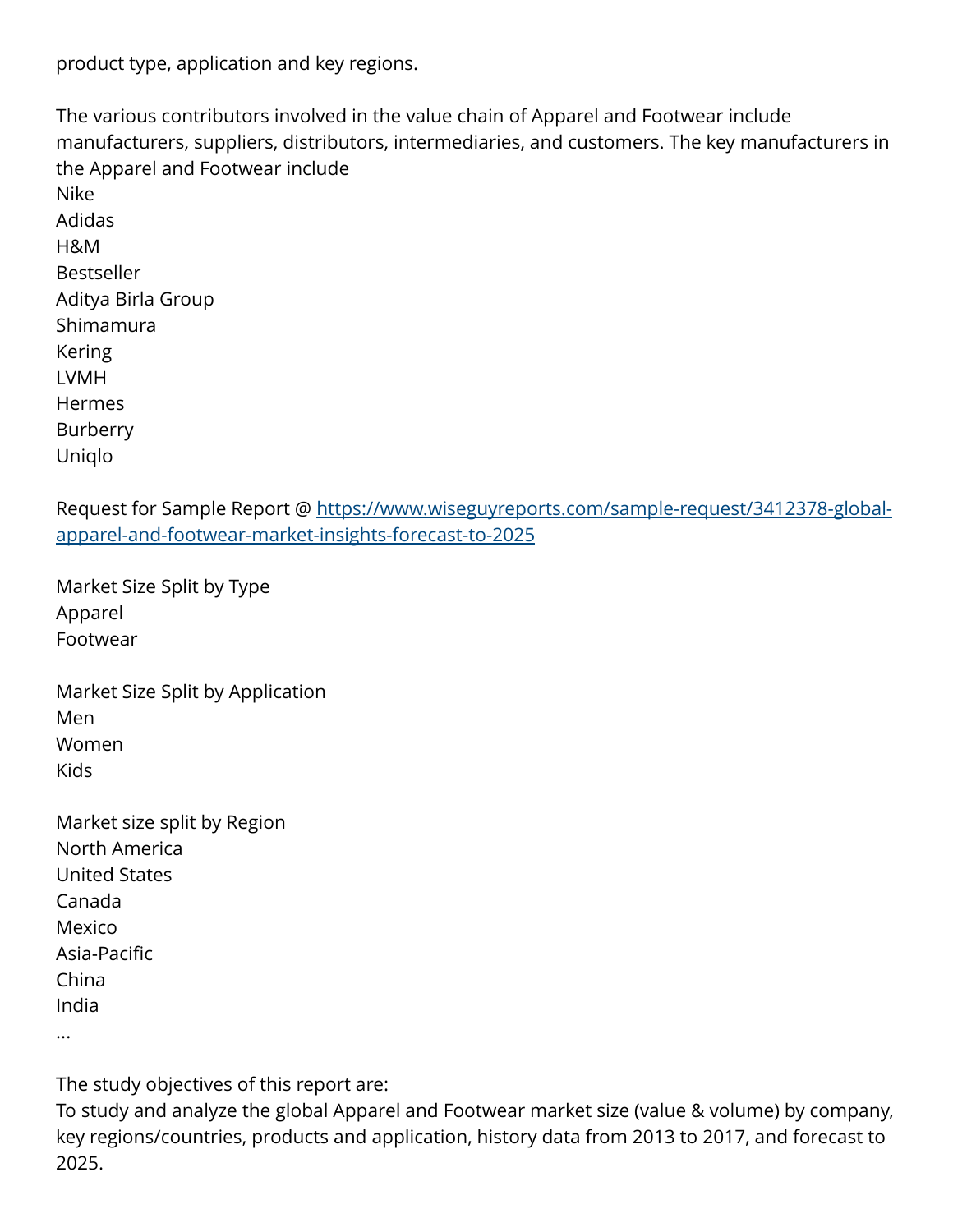To understand the structure of Apparel and Footwear market by identifying its various subsegments.

To share detailed information about the key factors influencing the growth of the market (growth potential, opportunities, drivers, industry-specific challenges and risks).

Focuses on the key global Apparel and Footwear manufacturers, to define, describe and analyze the sales volume, value, market share, market competition landscape, SWOT analysis and development plans in next few years.

To analyze the Apparel and Footwear with respect to individual growth trends, future prospects, and their contribution to the total market.

To project the value and volume of Apparel and Footwear submarkets, with respect to key regions (along with their respective key countries).

To analyze competitive developments such as expansions, agreements, new product launches, and acquisitions in the market.

To strategically profile the key players and comprehensively analyze their growth strategies.

Leave a Query @ [https://www.wiseguyreports.com/enquiry/3412378-global-apparel-and](https://www.wiseguyreports.com/enquiry/3412378-global-apparel-and-footwear-market-insights-forecast-to-2025)[footwear-market-insights-forecast-to-2025](https://www.wiseguyreports.com/enquiry/3412378-global-apparel-and-footwear-market-insights-forecast-to-2025)

Table of Contents

- 1 Study Coverage
- 1.1 Apparel and Footwear Product
- 1.2 Key Market Segments
- 1.3 Key Manufacturers Covered
- 1.4 Market by Type
- 1.4.1 Global Apparel and Footwear Market Size Growth Rate by Type
- 1.4.2 Apparel
- 1.4.3 Footwear
- 1.5 Market by Application
- 1.5.1 Global Apparel and Footwear Market Size Growth Rate by Application
- 1.5.2 Men
- 1.5.3 Women
- 1.5.4 Kids
- 1.6 Study Objectives
- 1.7 Years Considered
- 2 Executive Summary
- 2.1 Global Apparel and Footwear Market Size
- 2.1.1 Global Apparel and Footwear Revenue 2016-2025
- 2.1.2 Global Apparel and Footwear Sales 2016-2025
- 2.2 Apparel and Footwear Growth Rate by Regions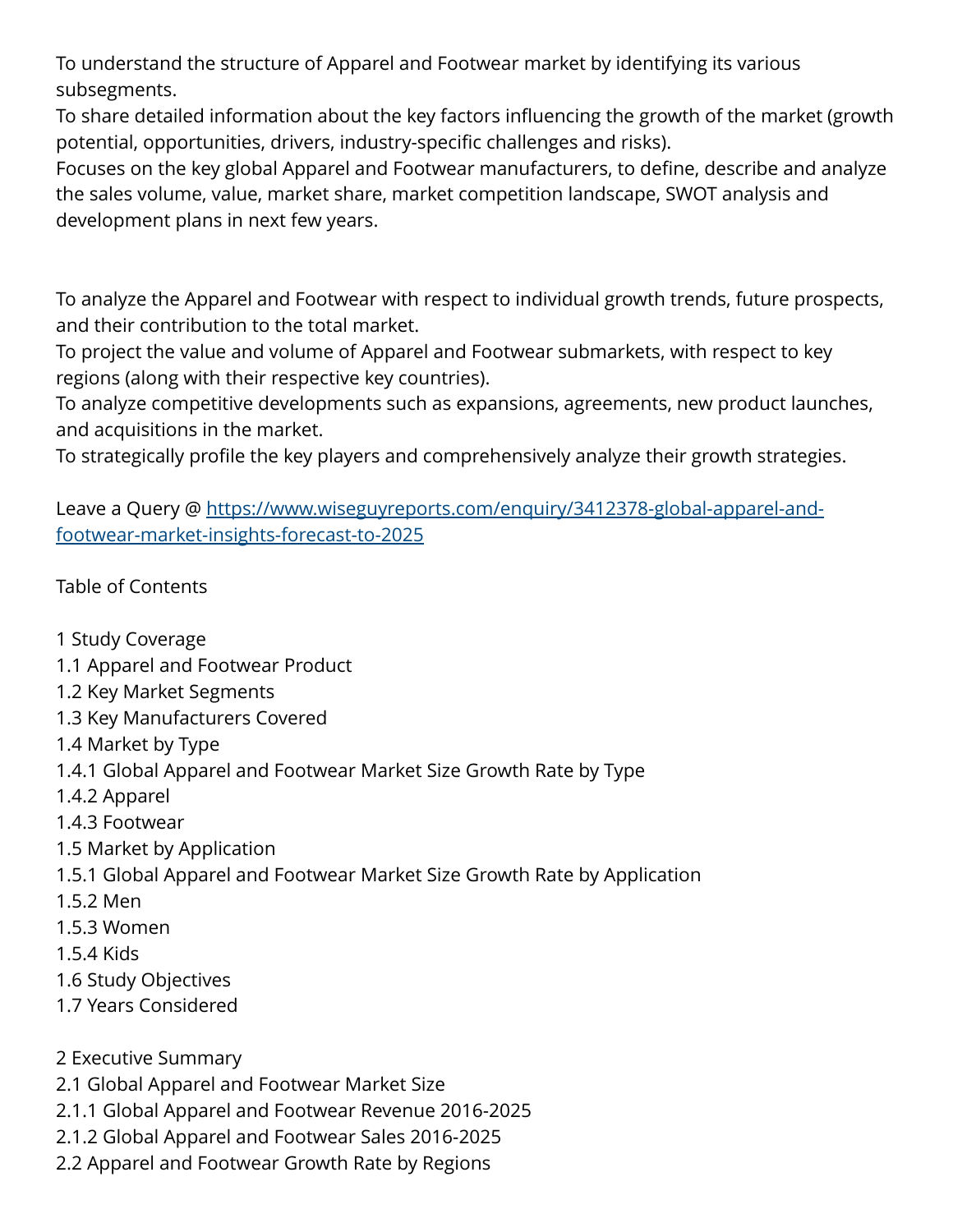## 2.2.1 Global Apparel and Footwear Sales by Regions

## 2.2.2 Global Apparel and Footwear Revenue by Regions

....

- 11 Company Profiles
- 11.1 Nike
- 11.1.1 Nike Company Details
- 11.1.2 Company Description
- 11.1.3 Sales, Revenue and Gross Margin of Apparel and Footwear
- 11.1.4 Apparel and Footwear Product Description
- 11.1.5 Recent Development
- 11.2 Adidas
- 11.2.1 Adidas Company Details
- 11.2.2 Company Description
- 11.2.3 Sales, Revenue and Gross Margin of Apparel and Footwear
- 11.2.4 Apparel and Footwear Product Description
- 11.2.5 Recent Development
- 11.3 H&M
- 11.3.1 H&M Company Details
- 11.3.2 Company Description
- 11.3.3 Sales, Revenue and Gross Margin of Apparel and Footwear
- 11.3.4 Apparel and Footwear Product Description
- 11.3.5 Recent Development
- 11.4 Bestseller
- 11.4.1 Bestseller Company Details
- 11.4.2 Company Description
- 11.4.3 Sales, Revenue and Gross Margin of Apparel and Footwear
- 11.4.4 Apparel and Footwear Product Description
- 11.4.5 Recent Development
- 11.5 Aditya Birla Group
- 11.5.1 Aditya Birla Group Company Details
- 11.5.2 Company Description
- 11.5.3 Sales, Revenue and Gross Margin of Apparel and Footwear
- 11.5.4 Apparel and Footwear Product Description
- 11.5.5 Recent Development
- 11.6 Shimamura
- 11.6.1 Shimamura Company Details
- 11.6.2 Company Description
- 11.6.3 Sales, Revenue and Gross Margin of Apparel and Footwear
- 11.6.4 Apparel and Footwear Product Description
- 11.6.5 Recent Development
- 11.7 Kering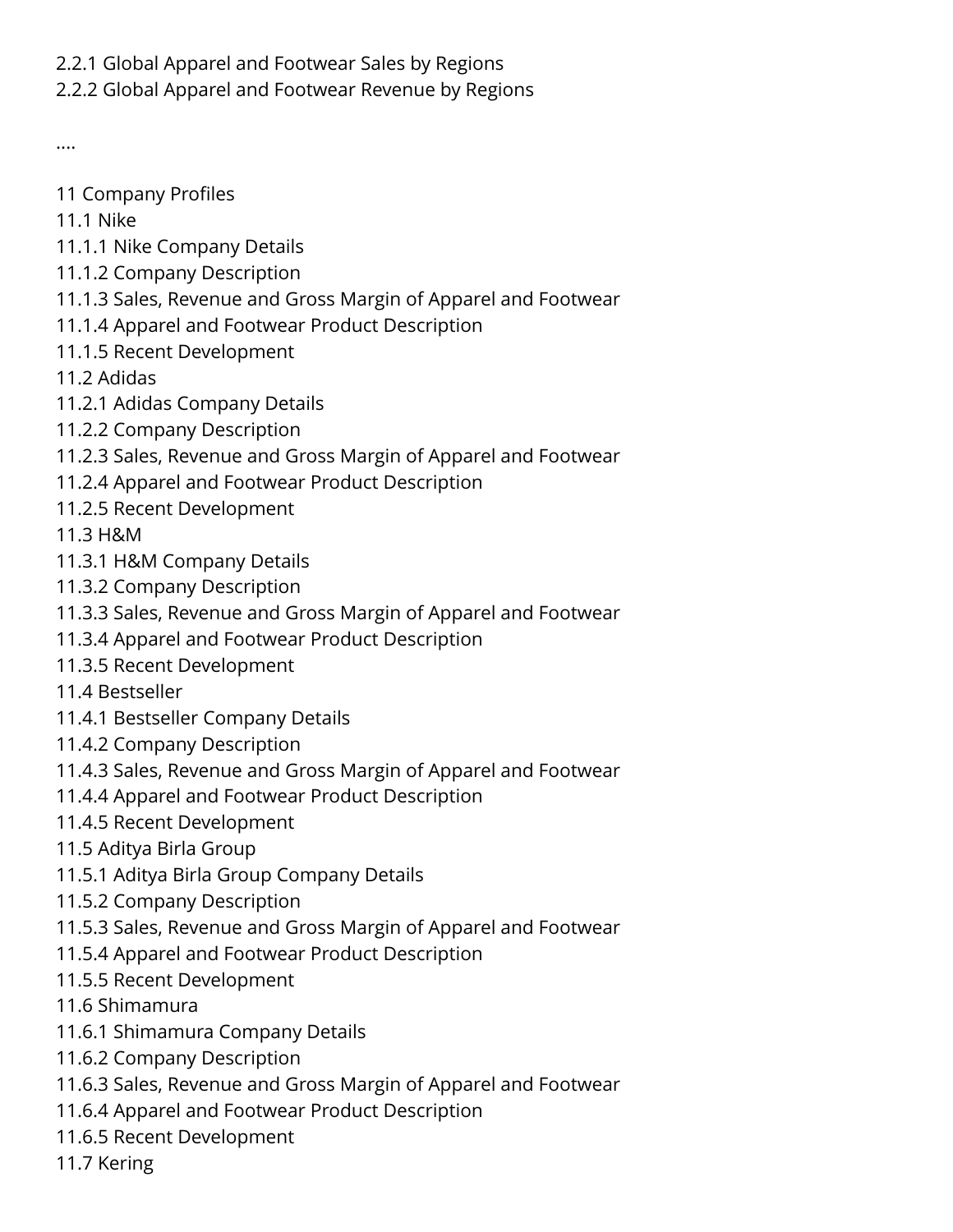- 11.7.1 Kering Company Details
- 11.7.2 Company Description
- 11.7.3 Sales, Revenue and Gross Margin of Apparel and Footwear
- 11.7.4 Apparel and Footwear Product Description
- 11.7.5 Recent Development
- 11.8 LVMH
- 11.8.1 LVMH Company Details
- 11.8.2 Company Description
- 11.8.3 Sales, Revenue and Gross Margin of Apparel and Footwear
- 11.8.4 Apparel and Footwear Product Description
- 11.8.5 Recent Development
- 11.9 Hermes
- 11.9.1 Hermes Company Details
- 11.9.2 Company Description
- 11.9.3 Sales, Revenue and Gross Margin of Apparel and Footwear
- 11.9.4 Apparel and Footwear Product Description
- 11.9.5 Recent Development
- 11.10 Burberry
- 11.10.1 Burberry Company Details
- 11.10.2 Company Description
- 11.10.3 Sales, Revenue and Gross Margin of Apparel and Footwear
- 11.10.4 Apparel and Footwear Product Description
- 11.10.5 Recent Development
- 11.11 Uniqlo

Buy Now @ [https://www.wiseguyreports.com/checkout?currency=one\\_user-](https://www.wiseguyreports.com/checkout?currency=one_user-USD&report_id=3412378)[USD&report\\_id=3412378](https://www.wiseguyreports.com/checkout?currency=one_user-USD&report_id=3412378)

Continued...

Contact Us: Sales@Wiseguyreports.Com Ph: +1-646-845-9349 (Us) Ph: +44 208 133 9349 (Uk)

NORAH TRENT WISE GUY RESEARCH CONSULTANTS PVT LTD +1 646-845-9349 [email us here](http://www.einpresswire.com/contact_author/3000203)

This press release can be viewed online at: <https://www.einpresswire.com/article/533750985>

EIN Presswire's priority is source transparency. We do not allow opaque clients, and our editors try to be careful about weeding out false and misleading content. As a user, if you see something we have missed, please do bring it to our attention. Your help is welcome. EIN Presswire,